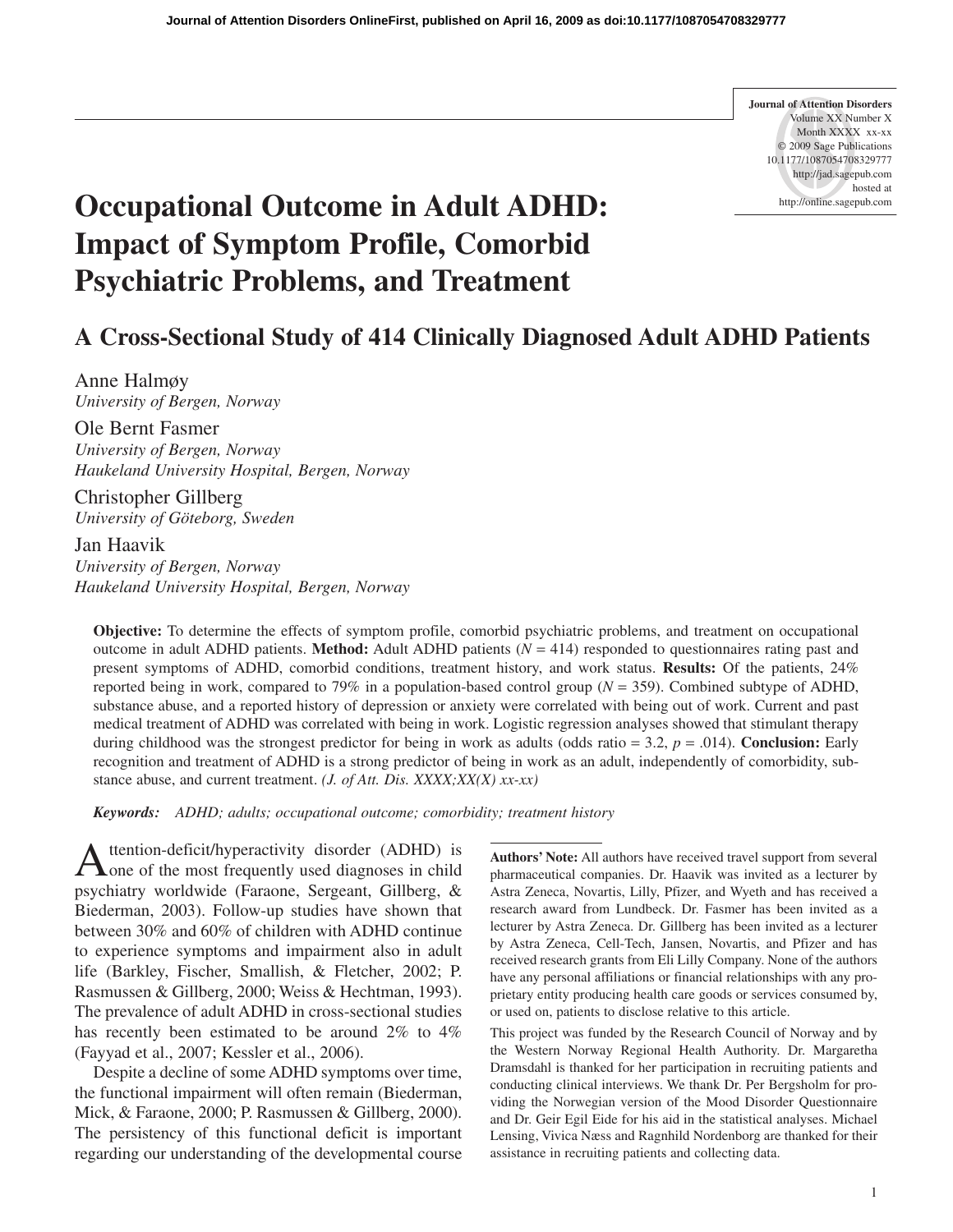of ADHD. It is also important from psychosocial and socioeconomic perspectives because of the increased burden on individuals and society caused by occupational disability and other consequences of adult ADHD.

Follow-up studies have shown that children with ADHD have significantly lower academic achievements as adolescents when compared to controls (Barkley, 2006; Barkley, Fischer, Smallish, & Fletcher, 2006; Lambert, 1988; Mannuzza, Klein, Bessler, Malloy, & LaPadula, 1993) and that this trend increases by adulthood (Barkley, 2006). Children with ADHD growing up also show lower work performance and change jobs more often in adulthood than do comparison cases (Barkley et al., 2006; Weiss & Hechtman, 1993). Cross-sectional studies have likewise shown lower occupational functioning in adults with ADHD compared to controls (Barkley, Murphy, & Fischer, 2007; Sobanski et al., 2007).

The severity of childhood ADHD and comorbidity with other psychiatric childhood disorders, in particular conduct disorder, have been correlated with a poor outcome of ADHD (Barkley, Fischer, Edelbrock, & Smallish, 1990; Newcorn et al., 2004). In adult ADHD patients, comorbidity with other psychiatric disorders has also been associated with lower occupational functioning in terms of more unemployment (Sobanski et al., 2007).

The role of treatment with central stimulants in the long-term prognosis of ADHD remains uncertain. Kessler, Adler, Barkley, et al. (2005) found a negative correlation between treatment in childhood and functional outcome in adult life, although they considered treatment to be a confounder of symptom severity. In a recent comprehensive review of both follow-up and cross-sectional studies, Barkley et al. (2007) concluded that no significant factors predicting persistency or occupational outcome of ADHD patients as grown-ups could be identified—other than the ADHD per se.

The objective of this study was to describe occupational functioning in a clinical sample of adult ADHD patients compared to a sample from the general population and to examine the effects of ADHD symptoms, comorbid psychiatric symptoms, and treatment history of ADHD on their occupational outcome. In particular, we hypothesized that (a) adult ADHD patients will have a lower degree of occupational functioning than the general population and that (b) comorbid problems related to affective symptoms, alcohol, and drug problems will correlate negatively with occupational outcome and that (c) treatment of ADHD will predict functioning in adult life.

# **Method**

# **Participants**

*National registry of adult ADHD*. Between 1997 and 2005, all adult patients (older than 18 years) in Norway who were to receive treatment with central stimulants had to be evaluated and approved by one of three national expert committees for ADHD or hyperkinetic disorder. Clinicians with patients at risk of having ADHD first examined and prediagnosed their patients according to nationally recommended guidelines. These guidelines included systematic assessment of ADHD diagnostic criteria, developmental history, physical examination, evaluation of comorbidity, and, where possible, information from collateral informants. All gathered information was then sent to one of the expert committees for a definitive diagnostic assessment. The committees were constituted by experienced psychiatrists, neurologists, and neuropsychologists. The diagnosis of ADHD was made according to the International Classification of Diseases (ICD-10) research criteria, with two modifications: allowing the inattentive subtype in the *Diagnostic and Statistical Manual of Mental Disorders* (*DSM-IV*; American Psychiatric Association, 1996) as sufficient for the diagnosis and allowing for the presence of comorbid psychiatric disorders, as long as the diagnostic symptoms of ADHD were present before the appearance of the comorbid disorder. This diagnostic assessment strategy was chosen as a compromise between the fact that ICD-10 is the official diagnostic system used in Norway and the request to have an assessment comparable with the international *DSM-IV* standards. Clinicians were not allowed to prescribe central stimulants without a recommendation from the committee. Approximately 5,000 adults were referred to the committees between October 1997 and May 2005, of whom about 3,500 were considered eligible for treatment with central stimulants (Norwegian population in  $2006 = 4.6$  million habitants). This evaluation procedure by the committees was mandatory until May 2005.

*Patients*. Using the address lists of patients evaluated by the committees, patients were offered to participate in the study by posted mail invitation. In addition, to enhance recruitment and to include patients diagnosed also later than May 2005, psychiatrists and psychologists nationwide were asked to recruit formally diagnosed adult patients with ADHD.

The inclusion criteria were a diagnosis of ADHD according to the criteria described above and age older than 18 years. There were no formal exclusion criteria.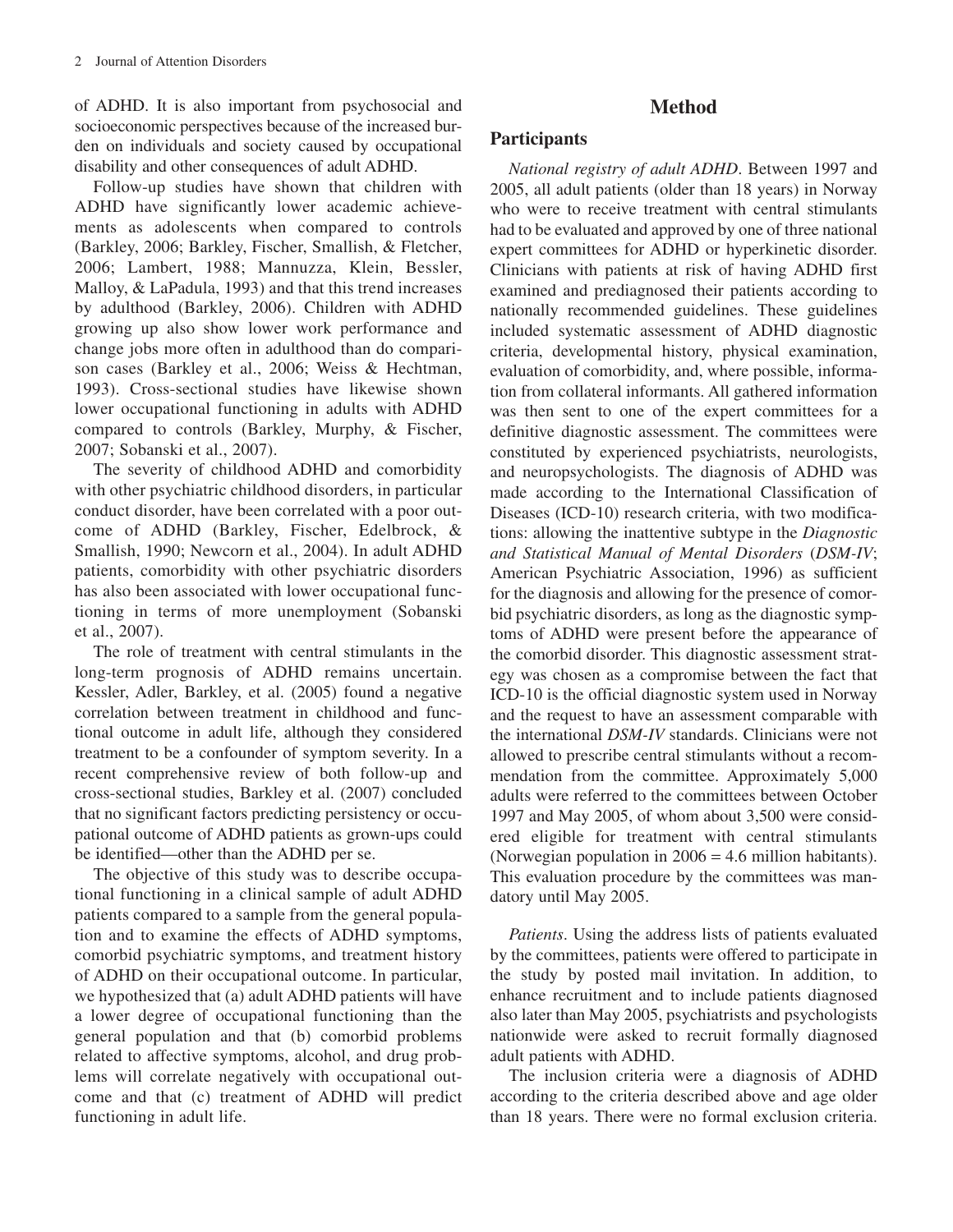The intention behind this strategy was to recruit a clinically representative sample of adult ADHD patients from all over the country.

Approximately 2,000 invitation letters were posted to adult ADHD patients and clinicians from 2004 to 2006. Most of the invitations were sent out during the autumn 2006, mainly targeting patients who were referred after 2000. By December 2006, 473 patients had responded positively to the invitations, and patients satisfying the inclusion criteria and from whom we obtained data from both self-report questionnaires and biological samples were included in this study  $(N = 414)$ . The recruitment of this patient sample has been described in more detail elsewhere (Halleland, Lundervold, Halmøy, Johansson, & Haavik, 2008; Johansson et al., 2008).

*Comparison group*. A comparison group was recruited using the database of the Medical Birth Registry of Norway (MBRN). The MBRN includes all people born in Norway after January 1, 1967. About 2,000 invitation letters were sent out to a randomly selected sample of people between 18 and 40 years from all over Norway during January and March 2007. The comparison group in this study is composed of the first 357 people who responded positively and from whom we obtained biological samples and completed self-report questionnaires.

### **Design**

All included patients and comparison group cases completed questionnaires regarding past and current ADHD symptoms, comorbid psychiatric problems related to affective disorders and drug abuse, and sociodemographic data, including educational level and occupational activity. For the patients, a questionnaire was also given to their doctors to obtain medical information about diagnosis and treatment.

To certify the validity of the self-reported data on comorbid problems, a subsample of the patient and comparison groups was invited to further psychiatric interviewing (41 patients, 13 comparison cases), and self-reported problems were then compared to formal diagnostic assessment from the interviewing. For feasibility reasons, invitations to psychiatric interviews were primarily addressed to patients and comparison group cases living in the area of the University Centre in Bergen and its surroundings. The psychiatric interview was based on the Mini International Neuropsychiatric Interview (M.I.N.I. Plus, Version 5.0.0.), a module-based semistructured diagnostic interview for *DSM-IV* and ICD-10 Axis 1 diagnoses in adults (Sheehan et al., 1998). The

interviews were carried out by two clinical psychiatrists (A.H. and M. Dramsdahl), who were blinded both regarding ADHD diagnosis and the results from the self-report questionnaires of the persons interviewed.

Informed consent based on detailed written information about the project was obtained from all the patients and comparison cases. The study was approved by the Regional Research Ethical Committee of Western Norway.

# **Reported Measures**

The following self-report questionnaires were used in this study: the Wender Utah Rating Scale (WURS), measuring the presence and frequency of childhood ADHD symptoms (Ward, Wender, & Reimherr, 1993), and the Adult ADHD Self-Report Scale (ASRS), which measures the presence and frequency of current symptoms of ADHD (Kessler, Adler, Ames et al., 2005). To assess the potential correlation between affective symptoms and occupational outcome, the Mood Disorder Questionnaire (MDQ), a screening instrument for bipolar disorder, was also used in the study (Hirschfeld et al., 2000).

The WURS is designed to retrospectively assess symptoms and signs of ADHD in childhood. The version of the scale used in this study contains 25 questions, each rated on a 5-point severity scale (where 0 = *not at all* or *very slightly* and 4 = *very much*), yielding a possible score range from 0 to 100. The WURS has been validated by several investigators in different countries and populations (Fossati et al., 2001; Oncu, Olmez, & Senturk, 2005; Rodriguez-Jimenez et al., 2001).

The ASRS is the World Health Organization's rating scale for adult ADHD designed to measure current ADHD symptoms. It consists of 18 items based on *DSM-IV* symptoms or criteria for ADHD that are measured on a 5-point scale  $(0 = never \ or \ seldom \ and \ 4 =$ *very often*), yielding a possible score range from 0 to 72. Items 1 to 9 cover the symptoms of inattention; Items 10 to 18 the symptoms of hyperactivity and impulsivity. In this study we used both a continuous and a categorical scoring method (21 or more on each subscale for defining subtypes). Both methods have recently been validated by Kessler, Adler, Ames, et al. (2005).

The MDQ is a screening instrument for bipolar spectrum disorders that has been validated for use in the general population and in psychiatric patient populations (Hirschfeld, Cass, Holt, & Carlson, 2005; Hirschfeld et al., 2003). The MDQ consists of 15 items; the first 13 questions concern periods of lifetime symptoms of mania and hypomania and the last 2 co-occurrence of symptoms and ranking of functional impairment caused by the symptoms. A positive MDQ score was defined as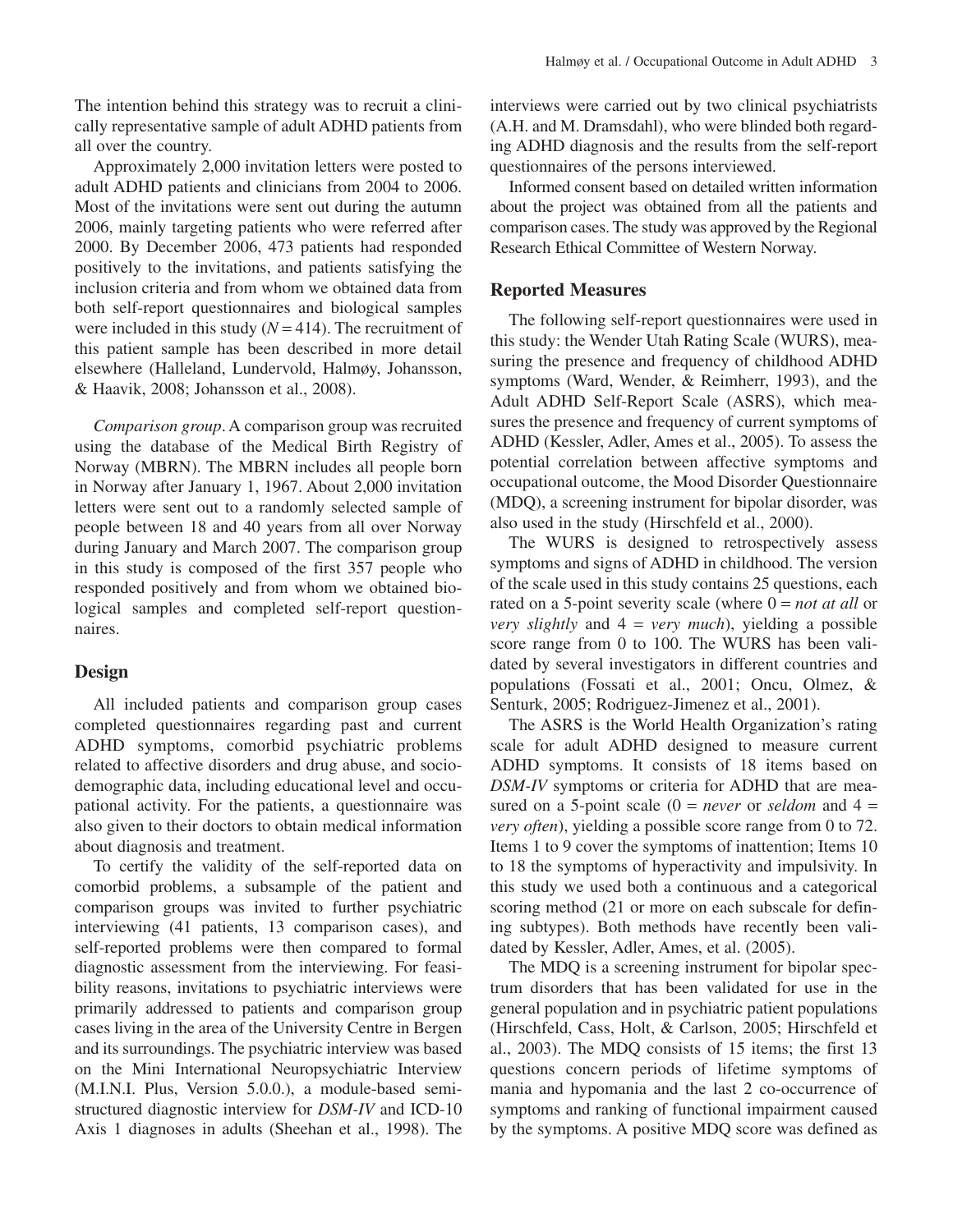7 or more yes responses on the first 13 items, yes on Question 14 (co-occurrence of symptoms), and level 3 or more on Question 15 (moderate to severe impairment).

In addition, patients and comparison group cases responded to 31 questions concerning sociodemographic factors including educational and occupational levels, childhood medical treatment, and comorbid psychiatric symptoms and problems. Attained educational level was scored as junior high school (compulsory 1st to 9th grade), senior high school (10th to 12th grade), or university level (graduate schools after the 12th year). We did not obtain information about whether the indicated levels of education were achieved, meaning that a marking of university level may reflect that the person had started a higher educational course but not necessarily graduated. The questions regarding comorbid problems and treatment were scored as yes or no (e.g., "Have you ever experienced significant anxiety and/or depression?" and "Did you receive treatment with central stimulants in childhood?" and "If yes; for how long?"). Information regarding formal diagnosis and past and present treatment was also provided by the patients' doctors (mainly psychiatrists) on a separate form.

The WURS, ASRS, and MDQ have not yet been subject to official validations in Norway. However, translated versions exist and are currently being used both in clinical practice, official evaluation projects, and research (K. Rasmussen, Almvik, & Levander, 2001). The ASRS version is the same that was used by The Expert Committees of ADHD/Hyperkinetic disorder in the National Registry. It has been translated and retranslated by a native English-speaking psychologist and finally evaluated by a group of four experienced psychiatrists. The MDQ has been translated by a Norwegian psychiatrist (Dr. P. Bergsholm) and retranslated by an Englishnative psychologist. This version is currently being used in clinical practice in Norway.

### **Statistical Methods**

The data were initially analyzed by descriptive methods. Logistic regression analyses were then carried out to explore correlations between different variables and occupational level.

The 'Not being in work' dependent variable was constructed by dichotomizing the occupational outcome variables from the self-report questionnaire. 'Being in work' was contrasted with 'Not being in work', the latter including the variables disability pension, vocational rehabilitation, sick leave, unemployment, and 'Other'. The 'Other' category was not specified but included situations varying from being a student to receiving social welfare or being in prison.

Independent variables in the regression model were age, gender, ADHD symptoms in childhood (WURS), current ADHD symptoms (ASRS), ADHD subtype according to ASRS, current and childhood treatment with central stimulants, and the following variables related to comorbid self-reported problems: lifetime history of severe depression and/or anxiety, screening status on the MDQ, alcohol problems, other drug problems, and history of treatment for other mental disorders than ADHD.

The analyses were performed using a backward stepwise (likelihood ratio) method for binary logistic regression. The corresponding odds ratios (ORs) and 95% confidence intervals (CIs) were estimated, both unadjusted by entering factors one at a time and adjusted by entering factors together by a backward stepwise method. A two-tailed significance level of .05 was chosen for statistical significance. All analyses were performed using the Statistical Package for Social Sciences Version 14.01.

# **Results**

# **Sociodemographic Characteristics**

A total of 414 patients and 357 comparison group participants from all regions of Norway were included in the study. The gender distribution in the patient sample was fairly even, with a female proportion of 47.8% (Table 1). The mean age of the patients was  $34.5$  years  $(SD = 10.4)$ and did not differ significantly between the female and male patients. The comparison group was younger and included relatively more women than the patient group; the mean age for comparison group cases was 29.9 years  $(SD = 6.1)$ . The proportion of women was 58.5% ( $p < .01$ ) in both instances compared to the patient group).

As shown in Figure 1, the overall educational level was significantly lower among patients than comparison cases; 23.0% of the patients had attained a university-level education compared to 59.0% of the controls ( $p < .001$ ), and 29.0% of the patients had attained only junior high school compared to 6.0% of the comparison cases ( $p < .001$ ). The occupational status was also significantly different in the patient and comparison cases groups (Figure 1); 24.3% of the patients reported being in work compared to 78.8% of the comparison cases  $(p < .001)$ . Unemployment (i.e., the formal status of job seeking but temporarily out of work) was reported by 4.8% of the patients and 1.9% of the comparison group ( $p = .024$ ). More than half of the patients were receiving a disability pension (32.1%) or were under vocational rehabilitation (20.6%), contrasted with 5.0% of the comparison group (2.2% and 2.8% for disability and vocational rehabilitation, respectively;  $p < .001$  for both variables). There were no significant differences between men and women in the overall educational or occupational level among patients or comparison cases.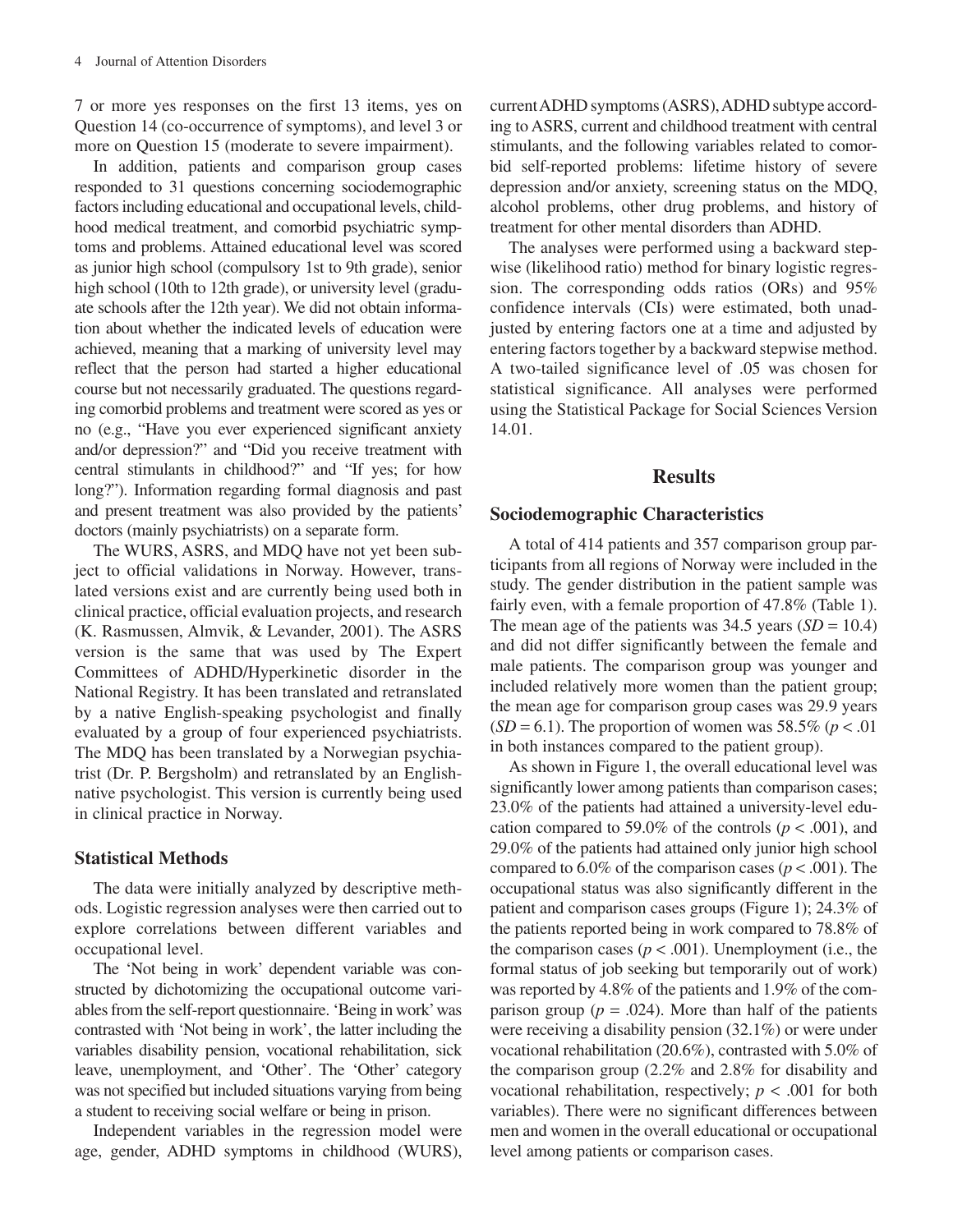| o                                                         | All Patients |         | Women |                | Men  |      | $p^{\rm a}$       |
|-----------------------------------------------------------|--------------|---------|-------|----------------|------|------|-------------------|
|                                                           |              |         |       |                |      |      |                   |
| Gender $(\%, n)$                                          | 100.0        | 414     | 47.8  | 198            | 52.2 | 216  |                   |
| Age in years $(M, SD)$                                    | 34.5         | 10.4    | 35.0  | 10.4           | 33.6 | 10.2 | .269 <sup>b</sup> |
| Age group $(\% , n)$                                      |              |         |       |                |      |      |                   |
| 18 to 24                                                  | 21.3         | 86      | 18.7  | 36             | 23.8 | 50   | .224              |
| 25 to 34                                                  | 32.8         | 132     | 31.6  | 61             | 33.8 | 71   |                   |
| 35 to 44                                                  | 26.6         | 107     | 31.1  | 60             | 22.4 | 47   |                   |
| 45 or older                                               | 19.4         | 78      | 18.7  | 36             | 20.0 | 42   |                   |
| $(missing = 11)$                                          |              |         |       |                |      |      |                   |
| Educational level $(\%, n)$                               |              |         |       |                |      |      |                   |
| Junior high school                                        | 28.8         | 100     | 26.5  | 45             | 31.1 | 55   | .210              |
| Senior high school                                        | 48.1         | 167     | 53.9  | 90             | 46.1 | 77   |                   |
| University                                                | 23.1         | 80      | 20.6  | 35             | 25.4 | 45   |                   |
| $(missing = 67)$                                          |              |         |       |                |      |      |                   |
| Occupational level $(\%, n)$                              |              |         |       |                |      |      |                   |
| In work                                                   | 24.3         | 91      | 20.8  | 37             | 27.6 | 54   | .181              |
| Sick leave                                                | 6.4          | 24      | 6.7   | 12             | 6.1  | 12   |                   |
| Disability pension                                        | 32.1         | 120     | 36.5  | 65             | 28.1 | 55   |                   |
| Rehabilitation                                            | 20.6         | $77 \,$ | 20.2  | 36             | 20.9 | 41   |                   |
| Unemployed                                                | 4.3          | 16      | 2.2   | $\overline{4}$ | 6.1  | 12   |                   |
| Other                                                     | 12.3         | 46      | 13.5  | 24             | 12.3 | 22   |                   |
| $(missing = 40)$                                          |              |         |       |                |      |      |                   |
| ADHD variables <sup>c</sup>                               |              |         |       |                |      |      |                   |
| Wender Utah Rating Scale total score $(365; M, SD)^d$     | 59.3         | 18.2    | 60.4  | 18.2           | 58.4 | 18.2 | .253 <sup>e</sup> |
| Adult ADHD Self-Report Scale total score $(387; M, SD)^f$ | 45.7         | 12.4    | 47.8  | 11.9           | 44.0 | 12.3 | .003 <sup>e</sup> |
| ADHD diagnosed in childhood (400; $\%$ , n)               | 20.3         | 81      | 11.4  | 22             | 28.5 | 59   | < .001            |
| Adult ADHD Self Report Scale subtype $(\%, n)$            |              |         |       |                |      |      |                   |
| Subthreshold                                              | 22.1         | 88      | 18.0  | 35             | 25.9 | 53   | .005              |
| Inattentive                                               | 17.8         | 71      | 15.5  | 30             | 20.0 | 41   |                   |
| Hyperactive or impulsive.                                 | 7.8          | 31      | 5.2   | 10             | 10.2 | 21   |                   |
| Combined                                                  | 52.4         | 209     | 61.3  | 119            | 43.9 | 90   |                   |
| $(missing = 15)$                                          |              |         |       |                |      |      |                   |
| Treatment with central stimulants $(\%, n)^c$             |              |         |       |                |      |      |                   |
| In childhood $(401)$                                      | 18.7         | 75      | 10.4  | 20             | 26.4 | 55   | < .001            |
| Current (350)                                             | 74.9         | 262     | 79.5  | 132            | 70.7 | 130  | .074              |
| Lifetime (378)                                            | 93.4         | 353     | 94.4  | 169            | 92.5 | 184  | .579              |
| Comorbidity $(\% , n)^c$                                  |              |         |       |                |      |      |                   |
| Depression and/or anxiety (399)                           | 70.2         | 280     | 73.1  | 141            | 67.5 | 139  | .268              |
| Bipolar disorder (379)                                    | 10.0         | 38      | 11.1  | 20             | 9.1  | 18   | .668              |
| Problems with alcohol (399)                               | 25.1         | 100     | 18.4  | 35             | 31.1 | 65   | .005              |
| Problems with other drugs (400)                           | 27.3         | 109     | 17.7  | 34             | 36.1 | 75   | < .001            |
| Problems with alcohol and other drugs (397)               | 14.4         | 57      | 9.0   | 17             | 19.2 | 40   | < 0.001           |
| Treatment for other psychiatric condition than ADHD (398) | 40.2         | 160     | 50.3  | 97             | 30.7 | 63   | < .001            |
| Mood Disorder Questionnaire positive (334)                | 55.1         | 184     | 42.4  | 78             | 60.6 | 106  | .045              |
|                                                           |              |         |       |                |      |      |                   |

**Table 1 Sociodemographic and Clinical Characteristics, All Patients and by Gender**

a. From chi-square test if not otherwise specified.

b. *t* test.

c. Total number of responders for the variable in parentheses.

d. Scale range 0 to 100.

e. Mann–Whitney test.

f. Scale range 0 to 72.

# **Clinical Characteristics**

As shown in Table 1, the female patients reported significantly higher levels of current ADHD symptoms than did the male patients. The reported levels of childhood ADHD symptoms were equal across genders. Of the patients, 93% had a lifetime history of treatment with central stimulants, and 75% were currently receiving such treatment, with no significant gender differences. Of the patients,  $20\%$  ( $n = 81$ ) reported that they had been diagnosed with ADHD in childhood, of whom 93% ( $n =$ 75) reported having received treatment with stimulants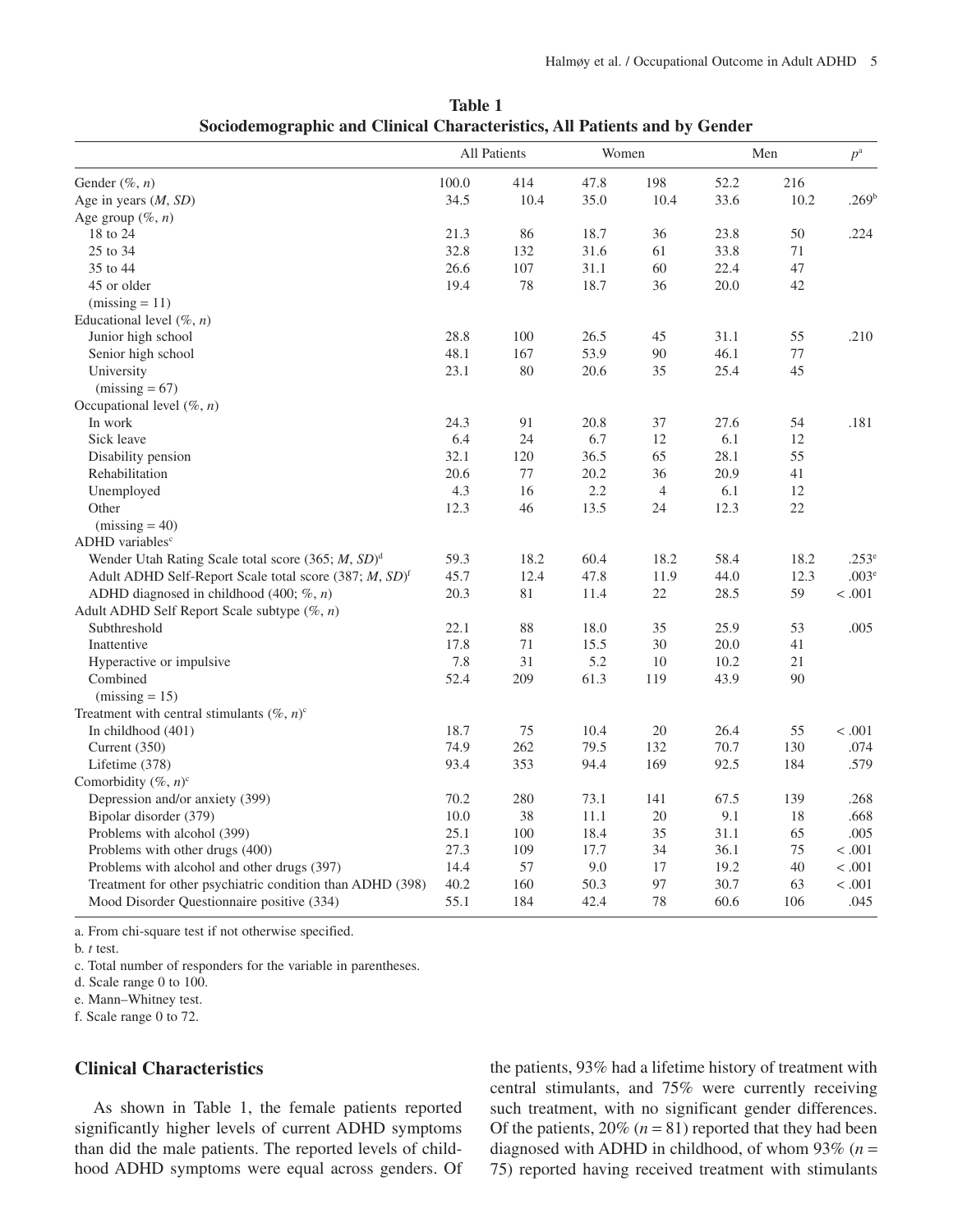**Figure 1 Educational Level (Figure 1a) and Occupational Status (Figure 1b) in ADHD**  Patients ( $n = 414$ ) and Controls ( $n = 357$ )



Note: Proportions in percentage, *p* < .001 from the Pearson chi-square test for the  $2 \times 3$  table (Figure 1a) and  $2 \times 6$  table (Figure 1b).

as children. Significantly more men than women reported a diagnosis of ADHD and treatment with stimulants during childhood ( $p < .0001$ ).

A lifetime occurrence of significant depression and/or anxiety was reported by 70% of the patients and bipolar disorder by 10% of the patients, without significant differences between genders. Of the patients, 55% screened positive for bipolar disorder on the MDQ, including significantly more men than women. Men also reported more problems with alcohol (31% of males vs. 18% of females,  $p = .005$ ) and other drugs (36% of males vs. 18% of females,  $p < .001$ ). By contrast, significantly more women than men reported that they had been treated for other psychiatric conditions than ADHD (50% of females vs. 31% of males, *p* < .001).

The comparison group reported significantly fewer psychiatric symptoms and substance problems than did patients; depression and/or anxiety was reported by 16.6% of comparison cases, bipolar disorder by 1.7%, lifetime problems with alcohol by 2.5%, and problems with other drugs by 2.2%. The *p* values from the Pearson chi-square test for each of the above-mentioned items when compared to patients were less than .001, and there were no significant gender differences in the comparison group.

# **Correlation Between Self-Report Data and Clinical Diagnoses**

The subsample of patients who were interviewed  $(n =$ 41) did not differ significantly from the total sample of patients  $(N = 414)$  regarding gender, age, educational or occupational outcomes, or self-reported levels of comorbid problems. Of the interviewed patients, 30 answered yes to the question, "Have you ever experienced significant anxiety and/or depression?" whereas the diagnostic interview identified 34 of the 41 patients fulfilling the *DSM-IV* criteria for a lifetime major depressive disorder and/or at least one major anxiety disorder (general anxiety disorder, panic disorder, social phobia, agoraphobia, obsessive compulsive disorder, or posttraumatic disorder). Among the interviewed patients who self-reported a history of severe anxiety and/ or depression, 92% (24 of 26) fulfilled the above-described *DSM-IV* criteria for a lifetime depression and/or anxiety disorder. Among interviewed patients who did not selfreport anxiety or depression on the questionnaire, 62% (8 of 13) actually fulfilled *DSM-IV* criteria of lifetime depression and/or anxiety disorder according to the M.I.N.I. Plus interview. The Pearson correlation was .39 between self-report and formal diagnostic assessment (moderate correlation).

Of the 41 interviewed patients, 8 reported a history of alcohol problems, of which all fulfilled the *DSM-IV* criteria for lifetime alcohol abuse or dependence according to the M.I.N.I Plus. The diagnostic interview also identified 6 more patients with lifetime alcohol abuse or dependence among those who did not self-report alcohol problems. Also, 11 patients answered positively on the question, "Have you ever had problems with other drugs?" The M.I.N.I Plus identified all of those 11, and 6 patients fulfilled the *DSM-IV* criteria for lifetime substance abuse or dependence. The Pearson correlation, *r*, between self-report and formal diagnostic assessment was .69 (strong correlation).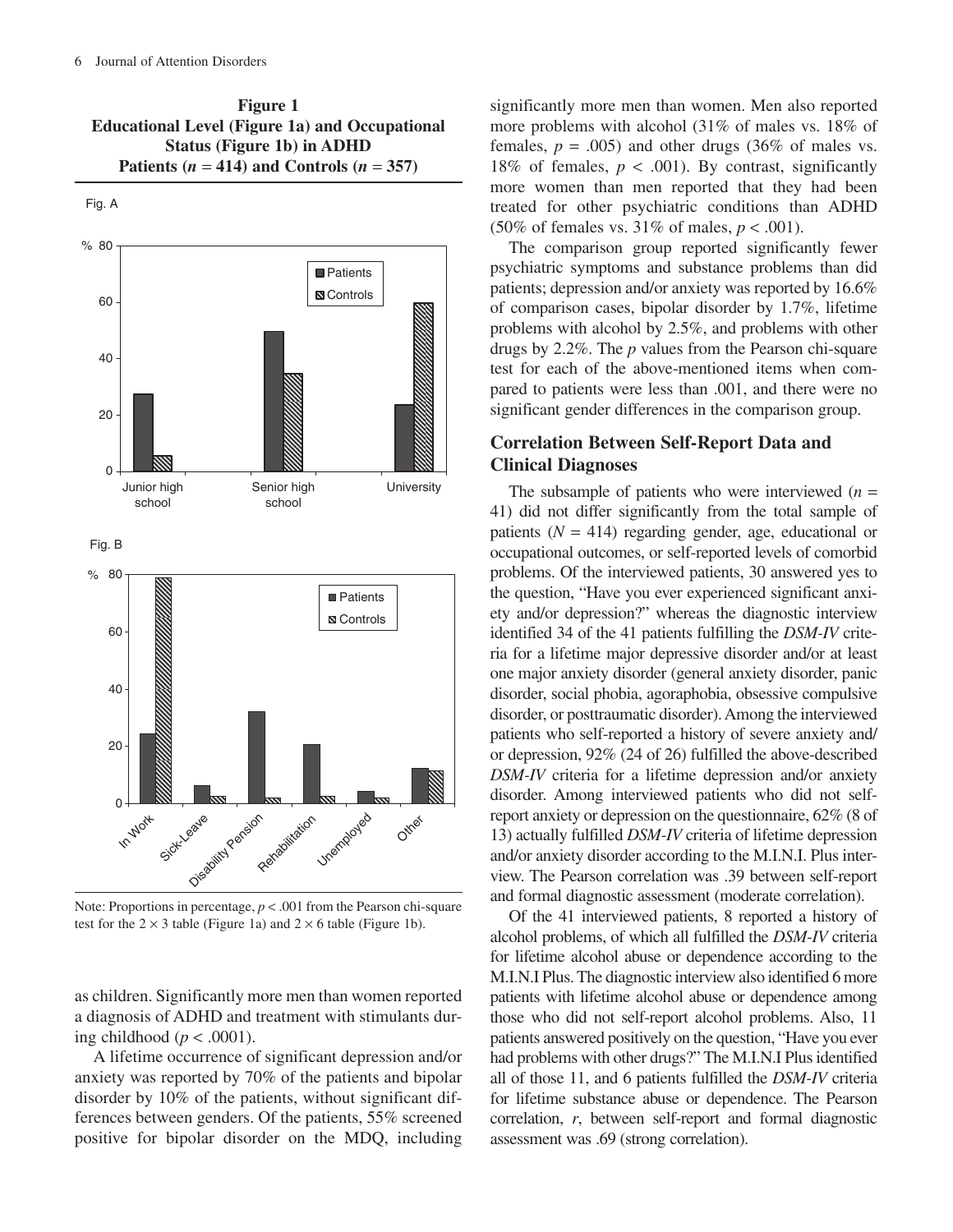|                                       | Unadjusted OR <sup>a</sup> | 95% CI       | $\boldsymbol{p}$ | Adjusted OR <sup>b</sup> | 95% CI       | $\boldsymbol{p}$ |
|---------------------------------------|----------------------------|--------------|------------------|--------------------------|--------------|------------------|
| Demographic variables                 |                            |              |                  |                          |              |                  |
| Gender                                |                            |              | .134             |                          |              | .294             |
| Male                                  | 1.0                        | ref          |                  | 1.0                      | ref          |                  |
| Female                                | 1.4                        | $0.9 - 2.3$  |                  | 1.5                      | $0.7 - 3.1$  |                  |
| Age in years                          |                            |              | .244             |                          |              | .786             |
| 18 to 24                              | 1.0                        | ref          |                  | 1.0                      | ref          |                  |
| 25 to 34                              | 1.4                        | $0.7 - 2.6$  |                  | 1.6                      | $0.6 - 4.0$  |                  |
| 35 to 44                              | 2.0                        | $1.0 - 3.9$  |                  | 1.4                      | $0.5 - 4.2$  |                  |
| 45 or older                           | 1.8                        | $0.8 - 3.7$  |                  | 1.3                      | $0.4 - 4.1$  |                  |
| <b>ADHD</b> variables                 |                            |              |                  |                          |              |                  |
| Wender Utah Rating Scale score        |                            |              | .019             |                          |              | .803             |
| $0$ to 36                             | 1.0                        | ref          |                  | 1.0                      | ref          |                  |
| 37 to 46                              | 1.7                        | $0.9 - 3.2$  |                  | 1.3                      | $0.5 - 3.2$  |                  |
| 47 or more                            | 2.3                        | $1.3 - 4.0$  |                  | 1.0                      | $0.5 - 2.3$  |                  |
| Adult ADHD Self Report Scale subtype  |                            |              | $< .001*$        |                          |              | .045             |
| Subthreshold                          | 1.0                        | ref          |                  | 1.0                      | ref          |                  |
| Inattention                           | 1.9                        | $1.0 - 3.9$  |                  | 1.6                      | $0.6 - 4.4$  |                  |
| Hyperactive or impulsive              | 1.3                        | $0.5 - 3.2$  |                  | 0.4                      | $0.1 - 1.4$  |                  |
| Combined                              | 4.1                        | $2.3 - 7.2$  |                  | 1.9                      | $0.9 - 4.3$  |                  |
| Comorbidity                           |                            |              |                  |                          |              |                  |
| Depression and/or anxiety             | 2.9                        | $1.8 - 4.7$  | $< .001*$        | 1.7                      | $0.8 - 3.5$  | .143             |
| Alcohol and drug problems (yes or no) |                            |              | .011             | 0.9                      | $0.4 - 2.2$  | .063             |
| No problems                           | 1.0                        | ref          |                  | 1.0                      | ref          |                  |
| Problems with alcohol                 | 1.1                        | $0.5 - 2.3$  |                  | 0.4                      | $0.2 - 1.3$  | .063             |
| Problem with other drugs              | 1.2                        | $0.6 - 2.5$  |                  | 1.1                      | $0.4 - 3.2$  |                  |
| Problems with alcohol and other drugs | 4.5                        | $1.6 - 13.1$ |                  | 5.0                      | $1.0 - 24.6$ |                  |
| Mood Disorder Questionnaire positive  | 2.5                        | $1.5 - 4.3$  | .001             | 1.7                      | $0.8 - 3.6$  | .206             |
| Treatment with central stimulants     |                            |              |                  |                          |              |                  |
| Treatment in childhood (no or yes)    | 2.6                        | $1.5 - 4.6$  | .001             | 3.2                      | $1.3 - 8.1$  | .014             |
| Current treatment (no or yes)         | 3.2                        | $1.6 - 6.5$  | $< .001*$        | 2.3                      | $0.9 - 6.0$  | .077             |

**Table 2 Factors Predicting the Likelihood of Not Being in Work; Results From Binary Logistic Regression Analysis; Odds Ratios (ORs) With 95% Confidence Intervals (CIs) in Parentheses**

a. From simple logistic regression models; factors entered one by one, *p* value from likelihood ratio test (LR test).

b. From stepwise logistic regression analysis as described in text, Step 1 (i.e., adjusted for all the other variables, except educational level), *p* value from LR test.

The correlation between self-reported and diagnostically assessed lifetime anxiety and/or depression for the control group  $(n = 13)$  was stronger than for the patient group  $(r = .73 \text{ vs. } .39)$ . None of the control persons reported problems with alcohol or other drugs, although one of them fulfilled *DSM-IV* criteria for earlier substance abuse. In summary, we found a moderate correlation between self-reported problems and formal diagnoses for anxiety and/or depression and a moderate to strong correlation between self-reported problems and formal diagnostic assessment of alcohol and drug problems among the interviewed patients. Both anxiety and depression and problems with alcohol and other drugs tended to be underreported in this patient sample.

#### **Correlation With Occupational Outcome**

To investigate the relationship among severity of reported ADHD symptoms, other psychiatric problems, and occupational functioning, a logistic regression model was applied as described under statistical method.

The results from the analyses are shown in Table 2. The stepwise approach (entering the variables one at a time) showed no significant association between gender or age group and occupational outcome. High scores on childhood and current ADHD symptoms, combined and inattentive subtypes of ADHD, positive screen on the MDQ, reported anxiety and/or depression, and problems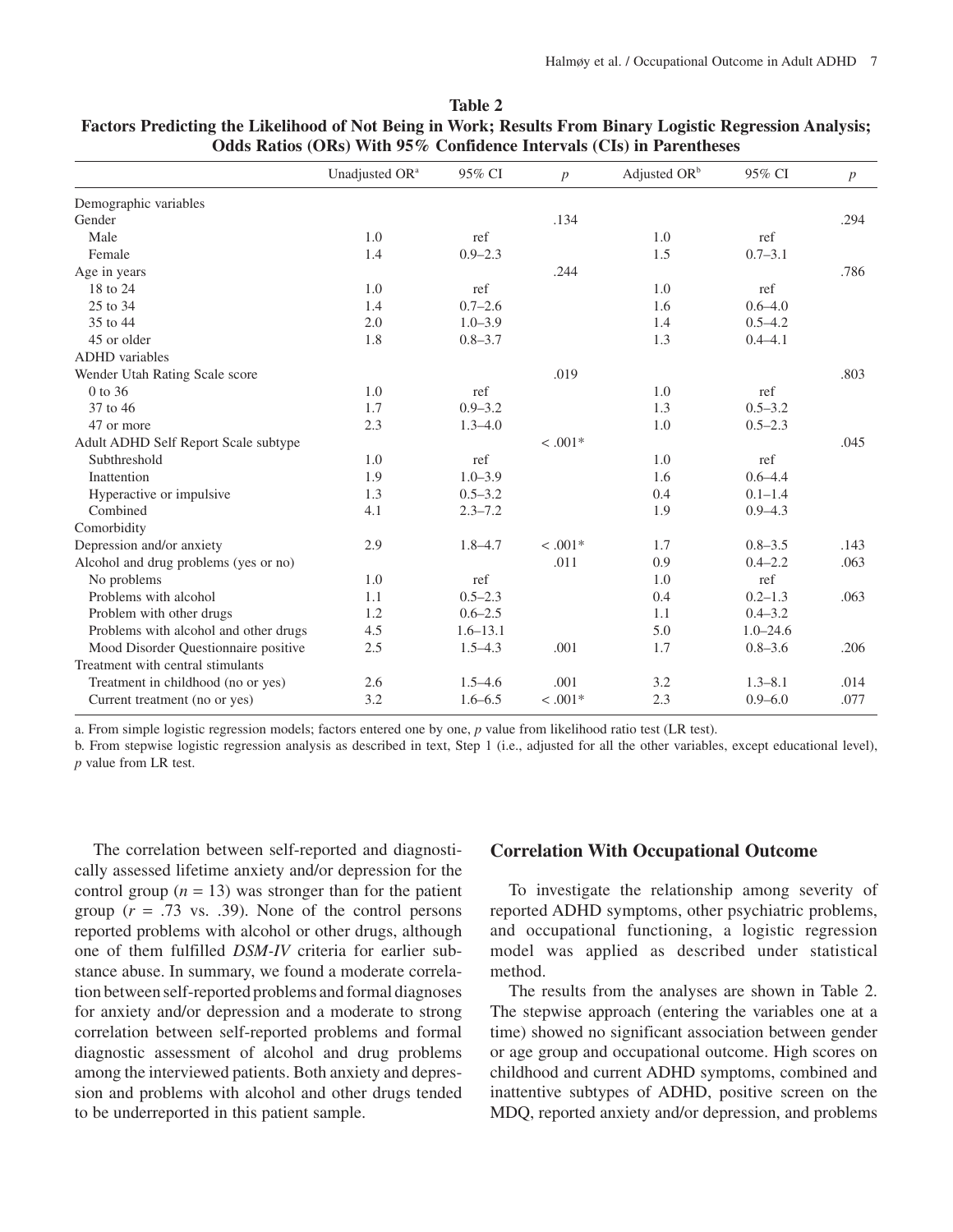|                                                      | Treatment in Childhood |              | No Treatment in Childhood |      | $p^{\rm a}$       |
|------------------------------------------------------|------------------------|--------------|---------------------------|------|-------------------|
| $\%$ , n                                             | 18.7                   | 75           | 81.3                      | 326  |                   |
| Sociodemographic variables                           |                        |              |                           |      |                   |
| Gender, % women/men                                  | 26.7/73.3              |              | 53.1/46.9                 |      | < .001            |
| Age in years $(M, SD)$                               | 25.6                   | 6.1          | 35.6                      | 9.9  | $\,<$             |
| .001 <sup>b</sup>                                    |                        |              |                           |      |                   |
| Age groups $(\% , n)$                                |                        |              |                           |      | < 0.001           |
| 18 to 24                                             | 46.6                   | 34           | 15.3                      | 50   |                   |
| 25 to 34                                             | 43.8                   | 32           | 30.4                      | 99   |                   |
| 35 to 44                                             | 8.2                    | 6            | 30.6                      | 100  |                   |
| 45 or older                                          | 1.4                    | $\mathbf{1}$ | 23.6                      | 77   |                   |
| Educational level $(\%, n)$                          |                        |              |                           |      | .793              |
| Junior high school                                   | 32.3                   | 21           | 28.1                      | 79   |                   |
| Senior high school                                   | 46.2                   | 30           | 48.4                      | 136  |                   |
| University                                           | 21.5                   | 14           | 23.5                      | 66   |                   |
| Occupational level $(\%, n)$                         |                        |              |                           |      | .002              |
| In work                                              | 41.5                   | 27           | 20.8                      | 64   |                   |
| Sick leave                                           | 1.5                    | $\mathbf{1}$ | 7.5                       | 23   |                   |
| Disability pension                                   | 27.7                   | 18           | 33.2                      | 102  |                   |
| Rehabilitation                                       | 9.2                    | 6            | 22.8                      | 70   |                   |
| Unemployed                                           | 4.6                    | 3            | 4.2                       | 13   |                   |
| Other                                                | 15.4                   | 10           | 11.4                      | 35   |                   |
| <b>ADHD</b> variables                                |                        |              |                           |      |                   |
| Wender Utah Rating Scale score $(M, SD)^c$           | 56.2                   | 18.3         | 59.9                      | 18.3 | .200 <sup>d</sup> |
| Adult ADHD Self Report Scale score $(M, SD)^e$       | 41.6                   | 11.7         | 46.8                      | 12.1 | .002 <sup>d</sup> |
| Adult ADHD Self Report Scale subtype $(\%, n)$       |                        |              |                           |      | .006              |
| Subthreshold                                         | 36.5                   | 27           | 18.8                      | 61   |                   |
| Inattentive                                          | 18.9                   | 14           | 17.8                      | 58   |                   |
| Hyperactive or impulsive                             | 4.1                    | 3            | 8.6                       | 28   |                   |
| Combined                                             | 40.5                   | 30           | 54.8                      | 178  |                   |
| Treatment with central stimulants $(\%, n)$          |                        |              |                           |      |                   |
| Current                                              | 76.9                   | 50           | 74.0                      | 208  | .628              |
| Lifetime                                             | 100                    | 65           | 91.9                      | 284  | .018              |
| Comorbidity $(\% , n)$                               |                        |              |                           |      |                   |
| Depression and/or anxiety                            | 58.9                   | 43           | 72.5                      | 235  | .031              |
| Bipolar disorder                                     | 4.3                    | 3            | 11.1                      | 34   | .134              |
| Problems with alcohol                                | 10.8                   | $\,$ 8 $\,$  | 28.5                      | 92   | .003              |
| Problems with other drugs                            | 24.0                   | 18           | 28.2                      | 91   | .558              |
| Treatment for other psychiatric conditions than ADHD | 17.3                   | 13           | 45.2                      | 145  | < .001            |
| Mood Disorder Questionnaire positive                 | 38.3                   | 23           | 58.8                      | 112  | .004              |
| Dyslexia                                             | 64.9                   | 48           | 49.7                      | 160  | .026              |

**Table 3 Treatment in Childhood and Clinical Variables as Adults**

a. Chi-square test for proportions.

b. *t* test.

c. Score range 0 to 100.

d. Mann–Whitney *U* test.

e. Score range 0 to 72.

with alcohol and other drugs were all significantly associated with a higher risk of being out of work in the unadjusted model. Current treatment and childhood treatment with central stimulants were associated with a lower risk of being out of work.

When adjusted by all the other variables, only two factors remained significantly correlated with occupational outcome: ADHD subtype  $(p = .045)$  and treatment with stimulants in childhood ( $p = .014$ ). The patients who were not treated in childhood showed a threefold increased risk of being out of work as adults compared to the patients who did receive treatment in childhood  $(OR = 3.2, 95\% \text{ CI} = 1.3-8.1).$ 

A similar model including educational level among the independent variables was also analyzed. This model showed that educational level was the factor with the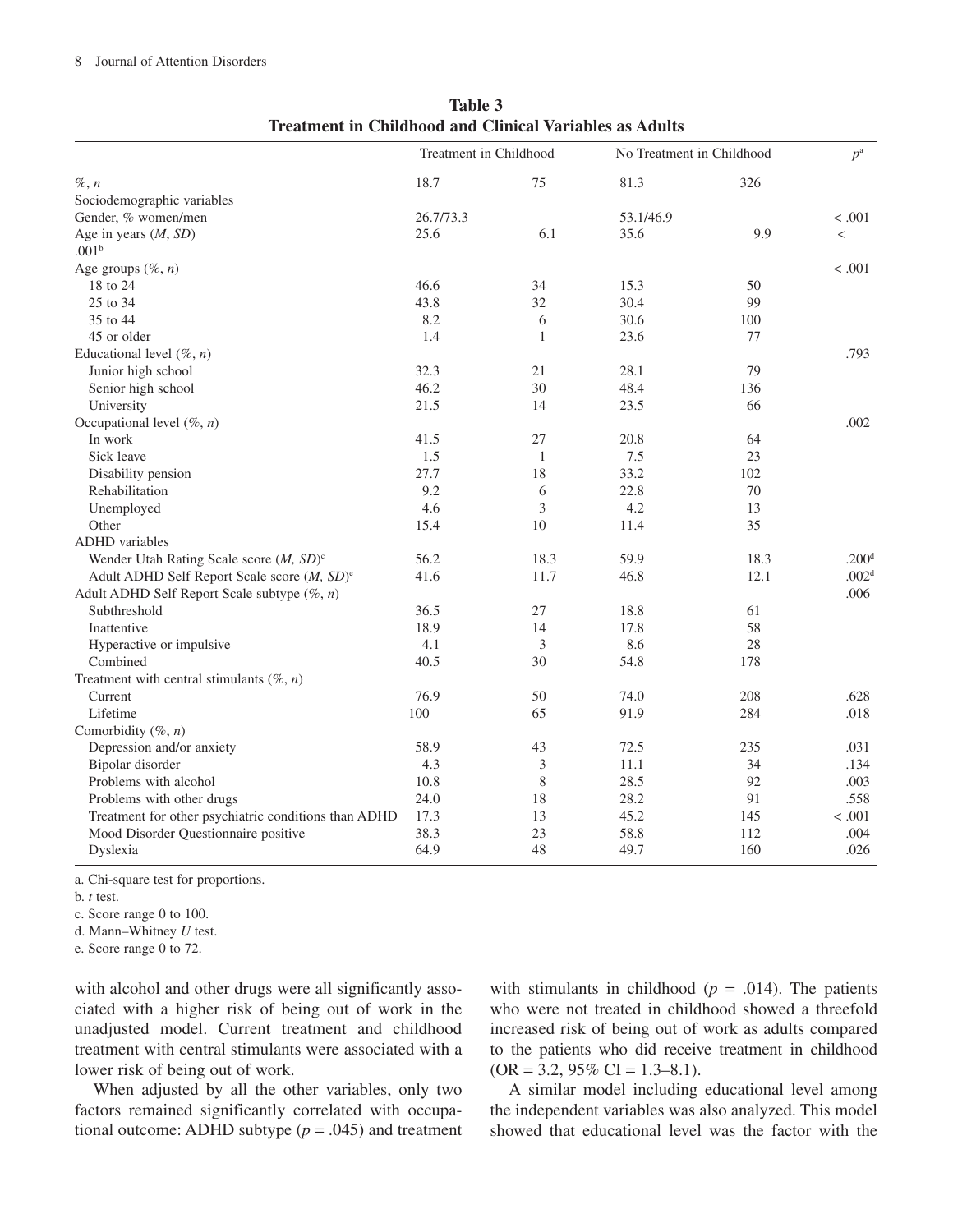university level). The correlation between occupational level and treatment in childhood also was significant in this model (OR = 2.9,  $p = .05$ ).

A separate model was constructed with educational level as the outcome variable (dichotomized between high school level and university level) and the same set of independent variables as in the main model. Three factors showed significant correlations with the lowest degree of educational level: severity of childhood symptoms (WURS score  $> 46$ , OR = 3.2,  $p = .01$ ), female gender (OR = 2.6,  $p = .02$ ), and drug problems (OR = 4.4,  $p = .04$ ). Treatment, past or current, did not significantly correlate with educational level in this model.

#### **Diagnosis and Treatment in Childhood**

To further explore the potential effect of childhood treatment on the functional level as adults, patients were grouped and compared according to whether they had been treated in childhood or not (Table 3). In all, 75 patients had received treatment with central stimulants in childhood. These patients were on average 10 years younger than the other patients, and most of them were men. There were no significant differences in childhood symptoms (WURS score) between the two groups, but patients who did not receive treatment in childhood had higher scores on current symptoms according to ASRS (total score 46.8 vs. 41.6,  $p = .002$ ). Patients who did not receive treatment in childhood reported significantly more other psychiatric problems than did those treated during childhood. The proportion of patients with a positive screen for bipolar disorder was also significantly higher in the non-childhood-treated group (59% vs. 38%,  $p = .004$ ). By contrast, dyslexia was more frequently reported in the childhood treated group.

Among patients with a childhood diagnosis  $(n = 81)$ , we found no significant differences between the treated  $(n=75)$  and nontreated  $(n=6)$  groups with respect to age, gender, educational level, and occupational activity.

# **Discussion**

In this clinical sample of 414 adult ADHD patients, only 24% reported that they were in work, compared to 79% in the comparison group and to an overall employment rate of 70% in the general adult Norwegian population (Statistics Norway, 2005). Of the patients, 81 (20%) had been diagnosed with ADHD in childhood, of whom 75 had received treatment with central stimulants as children. A major finding in our study was the correlation between a lack of treatment for ADHD in childhood and the risk of not being in work as an adult. This effect was not explained by gender or age differences between the groups, and the effect remained significant also when adjusting for self-reported anxiety and depression, alcohol and drug problems, and current treatment with stimu-

#### **Long-Term Effects of Childhood Treatment**

lants.

According to this study, recognition and treatment of ADHD in childhood seem to be inversely correlated with and perhaps to be protective against occupational impairment in adulthood. However, considerable caution must be exercised before such a conclusion can be drawn. First, the observed effect could be mediated by factors inaccessible to this study, particularly related to baseline differences between the groups that received treatment and not. As follow-up studies of children with ADHD will only include children diagnosed with ADHD, there is a natural lack of longitudinal information about adults with ADHD where the diagnosis was missed in childhood. However, as part of the National Co-morbidity Survey Replication, Kessler, Adler, Barkley, et al. (2005) addressed the question of possible predictors of persistency of ADHD into adulthood in an interview-based study of 154 adult ADHD patients. They found that among several potential factors, including childhood adversity and childhood and adolescent comorbidity, only severity of childhood ADHD symptoms and childhood treatment were predictive of persistency of clinically impairing ADHD. In our study, the only available information about childhood symptom levels was retrospective data obtained from the WURS, which did not show significant differences between patients treated and not treated in childhood and did not influence occupational outcome in the adjusted model. However, high scores on WURS were significantly correlated with lower educational level in our study.

The observed effects of childhood treatment were opposite in our study and in the study by Kessler, Adler, Barkley, et al. (2005). A priori, one would assume that the most severely affected children were most likely to be diagnosed and treated as children. Thus, the effect of treatment observed by Kessler, Adler, Barkley, et al., predicting persistence of symptoms into adulthood, could represent an underlying bias of symptom severity. If this is the case for our patients, the putative protective effect of childhood treatment is underestimated in our study.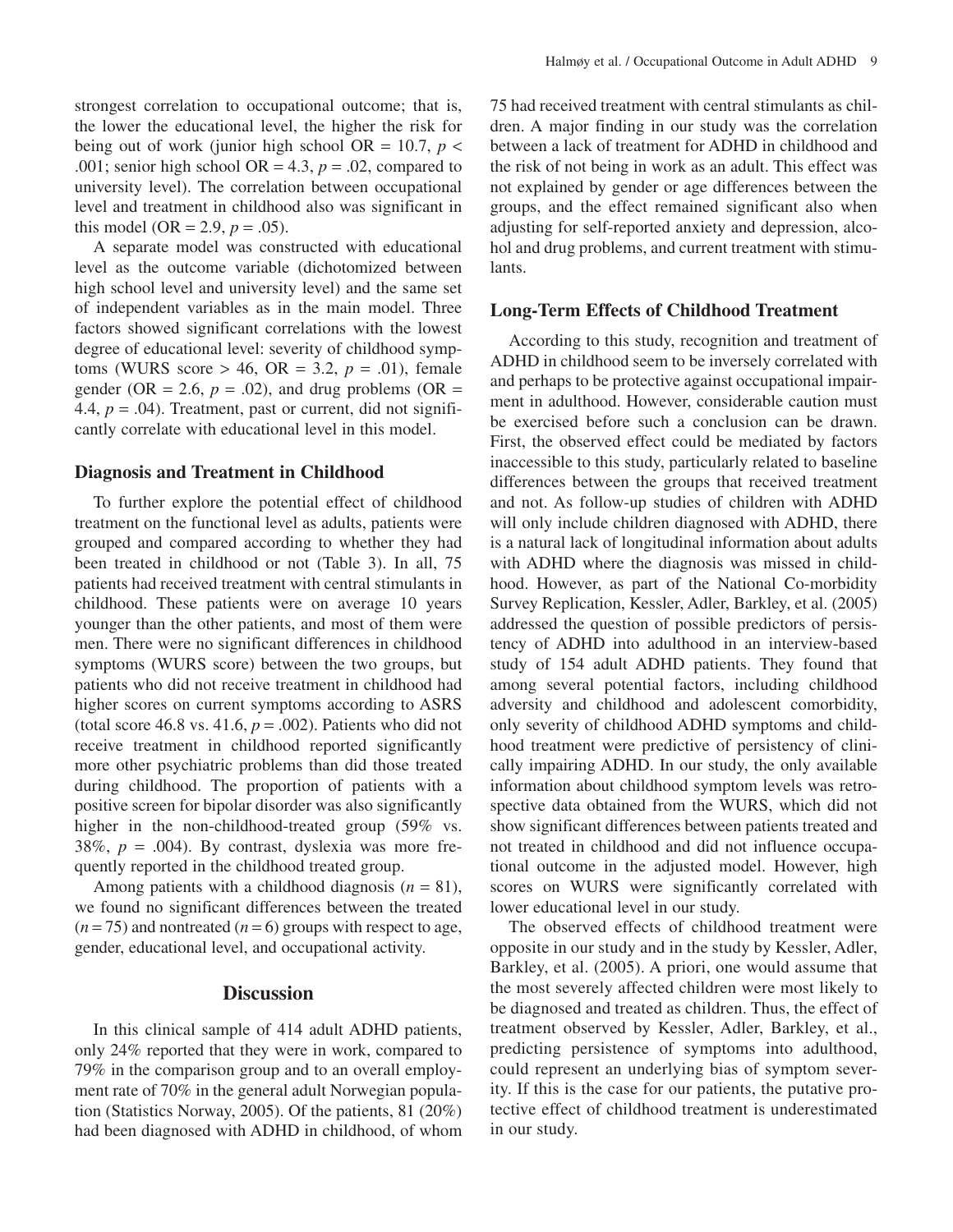Childhood treatment appeared to have a less strong effect on educational level in our study. ADHD patients often drop out of their education, whether at school or university. Thus, as we did not record academic achievements during education, our data may be considered incomplete. Because the patients in the non-childhoodtreated group were older than those in the treated group, both the observed educational level and work status may be biased toward an apparent lower functioning in the treated group.

The literature concerning possible long-term effects of pharmacotherapy in childhood ADHD is not conclusive. Concerns about possible adverse effects of central stimulants, particularly in augmenting the risk for substance abuse, have been raised (Lambert & Hartsough, 1998), whereas other studies have shown neutral (Barkley, Fischer, Smallish, & Fletcher, 2003; Faraone, Biederman, Wilens, & Adamson, 2007) or possible protective effects of treatment against later substance abuse (Wilens, Faraone, Biederman, & Gunawardene, 2003). Our study showed that alcohol problems were more often reported in patients who did not receive treatment in childhood, whereas the proportion of patients reporting drug problems was not significantly different between the two groups. Beneficial effects with reduced comorbidity and improved social functioning have been found for children treated with stimulants who were followed into adulthood (Hechtman & Greenfield, 2003). However, there is still a need for outcome studies of adults who have received treatment since childhood (Wilens & Dodson, 2004). Thus, as far as we know, no studies have addressed the effect of childhood treatment on occupational outcome in adulthood.

In childhood ADHD, comorbidity with conduct disorder and bipolar disorder has been found to be associated with a poor long-term prognosis (Fischer, Barkley, Smallish, & Fletcher, 2002; Pliszka, 1998). Central stimulants have also been reported to have an effect on the development of bipolar disorder by accelerating the onset of manic episodes (DelBello et al., 2001; Reichart & Nolen, 2004). This is contradicted by our findings, which show that patients who received treatment with stimulants in childhood reported less depression and bipolar disorder and had lower scores on the MDQ than did patients who did not receive treatment with stimulants.

Assuming that the observed differences between the patients receiving and not receiving treatment in childhood were explained by differences at baseline not detected by the WURS, one could hypothesize that the symptoms of ADHD were less typical and therefore not recognized in the group of children that did not receive treatment. The fact that they show higher rates of affective symptoms in adulthood could thus be a consequence of not having been treated in childhood, or it could be an inherent characteristic of these children, suggesting a possible subgroup of ADHD patients closer to the affective spectrum of disorders (Faraone, Biederman, Mennin, Wozniak, & Spencer, 1997). Dyslexia, on the other hand, was more often reported in the childhood treated patients. This could represent a bias effect by the fact that children with learning disabilities in school age may be more easily referred for further assessment and treatment. But it could also lend support to a hypothesis that the treated and nontreated groups represent qualitatively slightly different groups of children at an early stage (Bental & Tirosh, 2007). Although this study was not designed to answer such questions, it represents a biologically and clinical relevant issue that should be addressed in future studies.

# **Occupational Disability and Effect of Comorbid Psychiatric Problems**

The presence of self-reported affective symptoms and substance abuse among the adult ADHD patients in this sample was high: Of the patients, 40% reported having been treated for other psychiatric conditions than ADHD, 70% reported a history of significant anxiety or depression, 25% reported problems with alcohol, and 27% reported problems with other drugs. We found that reported anxiety and depression, a positive screen for bipolar disorder, and reported problems of alcohol and substance abuse were strongly correlated with poor occupational outcome. We also found an increased risk for being out of work for patients with the combined subtype of ADHD. These findings confirm results from other studies of adult ADHD showing that both psychiatric comorbidity and the combined subtype of ADHD tend to worsen the patient's outcome on several aspects of life (Grevet et al., 2006; Jacob et al., 2007), although this effect is not consistent when it comes to educational and occupational outcome (Murphy, Barkley, & Bush, 2002; Sobanski et al., 2007).

In our study, the proportion of patients being out of work is relatively high compared to most other studies (Able, Johnston, Adler, & Swindle, 2007; Biederman et al., 2006; Sprafkin, Gadow, Weiss, Schneider, & Nolan, 2007) but more in line with other Norwegian studies of adult ADHD patients (K. Rasmussen & Levander, 2008; Torgersen, Gjervan, & Rasmussen, 2006). This could reflect differences in clinically referred versus community-based samples. However, an American study comparing referred versus nonreferred adult ADHD patients concluded that there were no significant differences in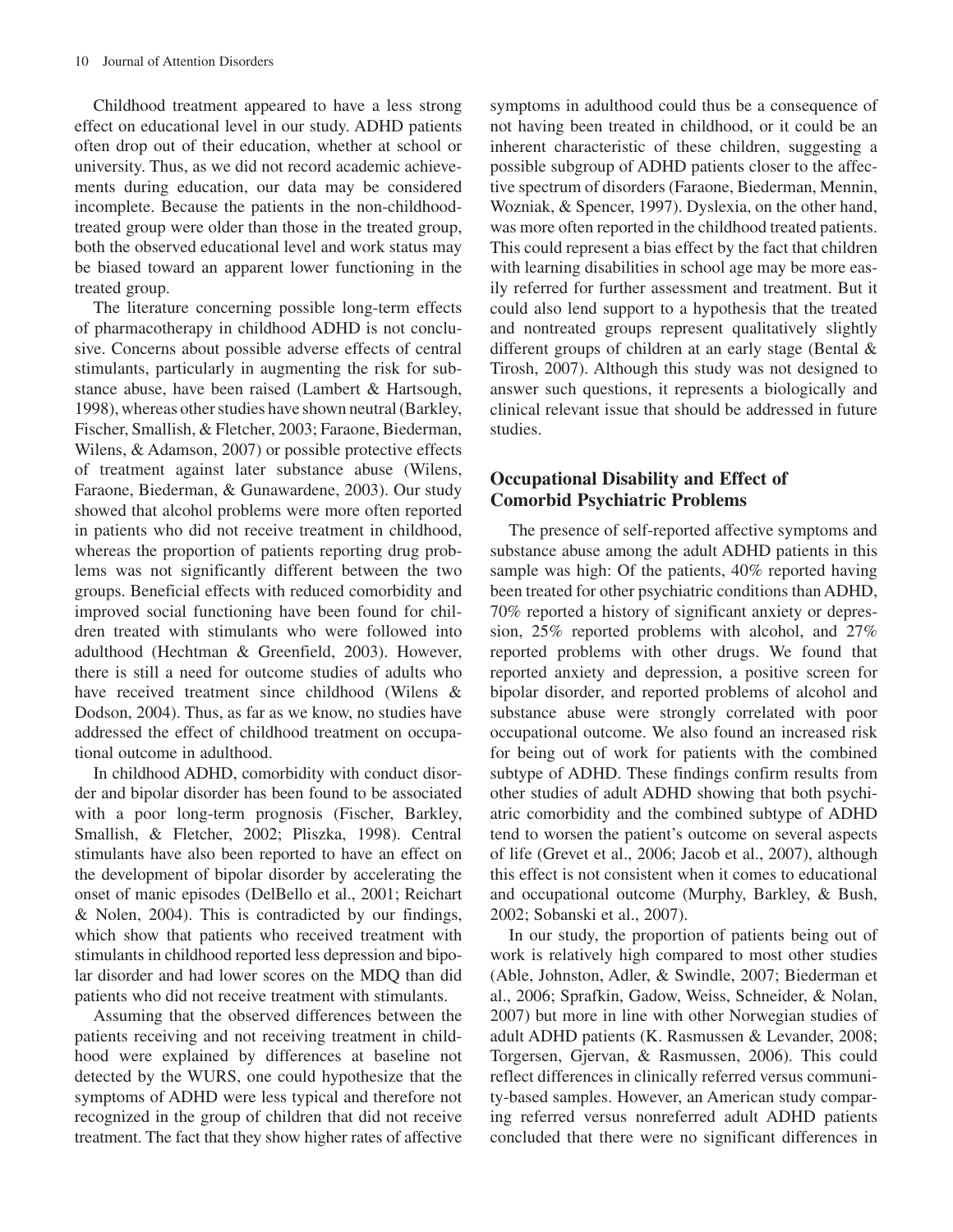socioeconomic status or global functioning between the two groups (Biederman et al., 1993). A large epidemiological study comparing 752 "nondiagnosed" to 198 diagnosed adults with ADHD showed that the clinically unrecognized patients showed similar levels of functional and psychosocial impairment as patients diagnosed with ADHD (Able et al., 2007). Other possible explanations for the relatively high proportion of patients out of work in our study could be differences in social welfare policies between countries and differences in diagnostic assessments and thresholds in diagnosing ADHD, as indicated by observed differences in prevalence of ADHD, at least for children (Faraone et al., 2003; Heiervang et al., 2007).

#### **Limitations**

There are some limitations that should be taken into account before generalizing the results from this study to other adult ADHD populations. First, the naturalistic design, by which the patients have been diagnosed by many different clinicians, may have yielded a more heterogeneous patient sample compared to other studies recruiting patients from more limited areas. On the other hand, it may be more comparable to patients encountered in clinical practice, as was the intention by choosing this design. Although invitation letters were sent to a nationally referred cohort of patients, only about one of four patients responded to the study invitation. This may have given a selection bias toward the more motivated and less socially deprived patients, although the most obvious explanation for the low response rate is that our address registry was not updated, resulting in failure to reach many of the patients by letter. There is also an overrepresentation of female patients in our study sample compared to the national cohort sample (48% females in the study sample vs. 29% in the national cohort sample), which may reflect a greater willingness among women to participate in health related studies. However, the total number of patients referred for ADHD treatment in Norway is small compared to expected prevalence rates, and there is reason to believe that the patients in the cohort constitute a core group of impaired ADHD patients. Second, our data on psychiatric comorbidity and substance abuse are based on self-report-questionnaires. The self-reported symptoms correlated, however, satisfactorily with *DSM-IV* diagnoses assessed with the M.I.N.I. Plus in the interviewed subsample of patients. The data regarding occupational level and treatment during childhood are likely to be objective and reliable even in a self-report questionnaire form. Third, a considerable fraction of children diagnosed with ADHD recover from the symptoms as adults, whereas we have recruited only the most severely affected, relatively

treatment refractory patients, with persistent symptoms as adults. A study sample also including recovered patients who were treated as children may therefore have yielded an even stronger protective effect of childhood treatment. Finally, the cross-sectional nature of this study does not permit any causative conclusions about the observed associations between childhood treatment and later functioning. The prospective studies needed to test such a hypothesis are, however, difficult to envision because of the ethical problems of randomizing children not to get effective treatment in long-term follow-up studies (Vitiello, 2001).

#### **Implications**

We found that adult ADHD patients who did not receive drug treatment as children had a threefold higher likelihood of being out of work as adults compared to patients who did receive treatment in childhood and that this effect was true regardless of reported comorbid problems of affective symptoms, substance abuse, and current treatment. Clinically, this finding underscores the importance of recognizing and treating ADHD during childhood to obtain a favorable long-term clinical and occupational outcome. Implications for future research are to further explore potential subgroups of adult ADHD patients and to determine whether they represent qualitatively and developmentally different conditions that can be traced back to childhood.

#### **References**

- Able, S. L., Johnston, J. A., Adler, L. A., & Swindle, R. W. (2007). Functional and psychosocial impairment in adults with undiagnosed ADHD. *Psychological Medicine, 37*(1), 97-107.
- American Psychiatric Association. (1996). *Diagnostic and statistical manual of mental disorders* (4th ed.). Washington, DC: Author.
- Barkley, R. (2006). *Attention-deficit hyperactivity disorder: A handbook for diagnosis and treatment* (3rd ed.). New York: Guilford.
- Barkley, R. A., Fischer, M., Edelbrock, C. S., & Smallish, L. (1990). The adolescent outcome of hyperactive children diagnosed by research criteria: I. An 8-year prospective follow-up study. *Journal of the American Academy of Child and Adolescent Psychiatry, 29*(4), 546-557.
- Barkley, R. A., Fischer, M., Smallish, L., & Fletcher, K. (2002). The persistence of attention-deficit/hyperactivity disorder into young adulthood as a function of reporting source and definition of disorder. *Journal of Abnormal Psychology, 111*(2), 279-289.
- Barkley, R. A., Fischer, M., Smallish, L., & Fletcher, K. (2003). Does the treatment of attention-deficit/hyperactivity disorder with stimulants contribute to drug use/abuse? A 13-year prospective study. *Pediatrics, 111*(1), 97-109.
- Barkley, R. A., Fischer, M., Smallish, L., & Fletcher, K. (2006). Young adult outcome of hyperactive children: Adaptive functioning in major life activities. *Journal of the American Academy of Child and Adolescent Psychiatry, 45*(2), 192-202.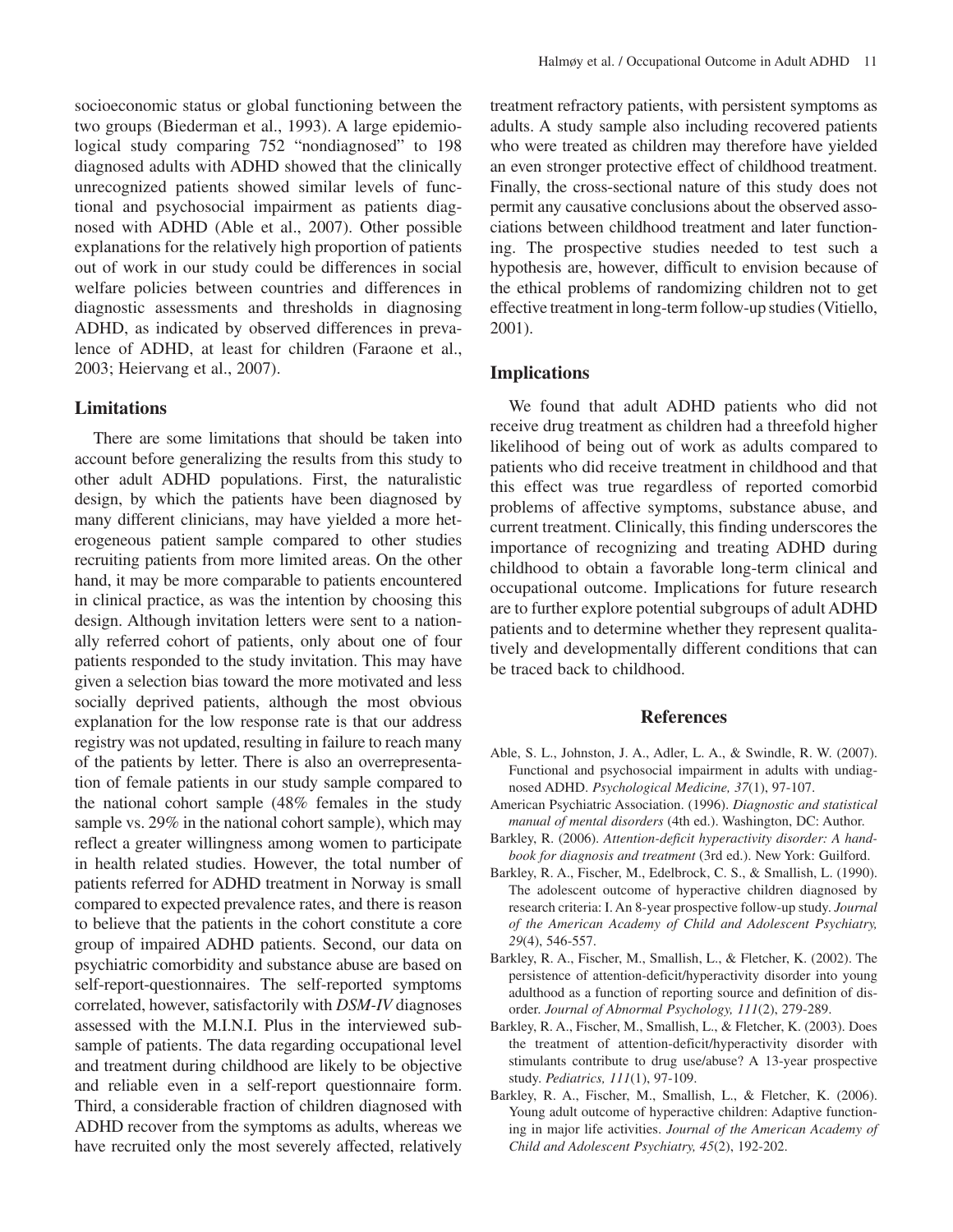- Barkley, R., Murphy, K. R., & Fischer, M. (2007). *ADHD in adults: What the science says*. New York: Guilford.
- Bental, B., & Tirosh, E. (2007). The relationship between attention, executive functions and reading domain abilities in attention deficit hyperactivity disorder and reading disorder: A comparative study. *Journal of Child Psychology and Psychiatry, 48*(5), 455-463.
- Biederman, J., Faraone, S. V., Spencer, T. J., Mick, E., Monuteaux, M. C., & Aleardi, M. (2006). Functional impairments in adults with self-reports of diagnosed ADHD: A controlled study of 1001 adults in the community. *Journal of Clinical Psychiatry, 67*(4), 524-540.
- Biederman, J., Faraone, S. V., Spencer, T., Wilens, T., Norman, D., Lapey, K. A., et al. (1993). Patterns of psychiatric comorbidity, cognition, and psychosocial functioning in adults with attention deficit hyperactivity disorder. *American Journal of Psychiatry, 150*(12), 1792-1798.
- Biederman, J., Mick, E., & Faraone, S. V. (2000). Age-dependent decline of symptoms of attention deficit hyperactivity disorder: impact of remission definition and symptom type. *American Journal of Psychiatry, 157*(5), 816-818.
- DelBello, M. P., Soutullo, C. A., Hendricks, W., Niemeier, R. T., McElroy, S. L., & Strakowski, S. M. (2001). Prior stimulant treatment in adolescents with bipolar disorder: Association with age at onset. *Bipolar Disorders, 3*(2), 53-57.
- Faraone, S. V., Biederman, J., Mennin, D., Wozniak, J., & Spencer, T. (1997). Attention-deficit hyperactivity disorder with bipolar disorder: a familial subtype? *Journal of the American Academy of Child and Adolescent Psychiatry, 36*(10), 1378-1387; discussion 1387-1390.
- Faraone, S. V., Biederman, J., Wilens, T. E., & Adamson, J. (2007). A naturalistic study of the effects of pharmacotherapy on substance use disorders among ADHD adults. *Psychological Medicine*, *37*(12), 1743-1752.
- Faraone, S. V., Sergeant, J., Gillberg, C., & Biederman, J. (2003). The worldwide prevalence of ADHD: is it an American condition? *World Psychiatry, 2*(2), 104-113.
- Fayyad, J., De Graaf, R., Kessler, R., Alonso, J., Angermeyer, M., Demyttenaere, K., et al. (2007). Cross-national prevalence and correlates of adult attention-deficit hyperactivity disorder. *British Journal of Psychiatry, 190*, 402-409.
- Fischer, M., Barkley, R. A., Smallish, L., & Fletcher, K. (2002). Young adult follow-up of hyperactive children: Self-reported psychiatric disorders, comorbidity, and the role of childhood conduct problems and teen CD. *Journal of Abnormal Child Psychology, 30*(5), 463-475.
- Fossati, A., Di Ceglie, A., Acquarini, E., Donati, D., Donini, M., Novella, L., et al. (2001). The retrospective assessment of childhood attention deficit hyperactivity disorder in adults: Reliability and validity of the Italian version of the Wender Utah Rating Scale. *Comprehensive Psychiatry, 42*(4), 326-336.
- Grevet, E. H., Bau, C. H., Salgado, C. A., Fischer, A. G., Kalil, K., Victor, M. M., et al. (2006). Lack of gender effects on subtype outcomes in adults with attention-deficit/hyperactivity disorder: Support for the validity of subtypes. *European Archives of Psychiatry and Clinical Neuroscience, 256*(5), 311-319.
- Halleland, H., Lundervold, A., Halmøy, A., Johansson, S., Haavik, J. (2008). Association between Catechol O-methyltransferase (COMT) haplotypes and severity of hyperactivity symptoms in adults. *American Journal of Medial Genetics Part B: Neuropsychiatric Genetics*. (Epub ahead of print)
- Hechtman, L., & Greenfield, B. (2003). Long-term use of stimulants in children with attention deficit hyperactivity disorder: Safety, efficacy, and long-term outcome. *Paediatric Drugs, 5*(12), 787-794.
- Heiervang, E., Stormark, K. M., Lundervold, A. J., Heimann, M., Goodman, R., Posserud, M. B., et al. (2007). Psychiatric disorders in Norwegian 8- to 10-year-olds: An epidemiological survey of prevalence, risk factors, and service use. *Journal of the American Academy of Child and Adolescent Psychiatry, 46*(4), 438-447.
- Hirschfeld, R. M., Cass, A. R., Holt, D. C., & Carlson, C. A. (2005). Screening for bipolar disorder in patients treated for depression in a family medicine clinic. *Journal of the American Board of Family Practice*, *18*(4), 233-239.
- Hirschfeld, R. M., Holzer, C., Calabrese, J. R., Weissman, M., Reed, M., Davies, M., et al. (2003). Validity of the Mood Disorder Questionnaire: A general population study. *American Journal of Psychiatry, 160*(1), 178-180.
- Hirschfeld, R. M., Williams, J. B., Spitzer, R. L., Calabrese, J. R., Flynn, L., Keck, P. E., Jr., et al. (2000). Development and validation of a screening instrument for bipolar spectrum disorder: The Mood Disorder Questionnaire. *American Journal of Psychiatry, 157*(11), 1873-1875.
- Jacob, C. P., Romanos, J., Dempfle, A., Heine, M., Windemuth-Kieselbach, C., Kruse, A., et al. (2007). Co-morbidity of adult attention-deficit/ hyperactivity disorder with focus on personality traits and related disorders in a tertiary referral center. *European Archives of Psychiatry and Clinical Neuroscience, 257*(6), 309-317.
- Johansson, S., Halleland, H., Halmøy, A., Jacobsen, K., Landaas, E., Dramsdahl, M., et al. (2008). Genetic analyses of dopamine related genes in adult ADHD patients suggest an association with the DRD5-microsatellite repeat, but not with DRD4 or Dat1 VNTRs. *American Journal of Medical Genetics Part B: Neuropsychiatric Genetics*. Dec 5;147B(8):1470-5.
- Kessler, R. C., Adler, L., Ames, M., Demler, O., Faraone, S., Hiripi, E., et al. (2005). The World Health Organization Adult ADHD Self-Report Scale (ASRS): A short screening scale for use in the general population. *Psychological Medicine, 35*(2), 245-256.
- Kessler, R. C., Adler, L., Barkley, R., Biederman, J., Conners, C. K., Demler, O., et al. (2006). The prevalence and correlates of adult ADHD in the United States: Results from the National Comorbidity Survey Replication. *American Journal of Psychiatry, 163*(4), 716- 723.
- Kessler, R. C., Adler, L. A., Barkley, R., Biederman, J., Conners, C. K., Faraone, S. V., et al. (2005). Patterns and predictors of attentiondeficit/hyperactivity disorder persistence into adulthood: Results from the national comorbidity survey replication. *Biological Psychiatry, 57*(11), 1442-1451.
- Lambert, N. M. (1988). Adolescent outcomes for hyperactive children. Perspectives on general and specific patterns of childhood risk for adolescent educational, social, and mental health problems. *American Psychologist, 43*(10), 786-799.
- Lambert, N. M., & Hartsough, C. S. (1998). Prospective study of tobacco smoking and substance dependencies among samples of ADHD and non-ADHD participants. *Journal of Learning Disabilities, 31*(6), 533-544.
- Mannuzza, S., Klein, R. G., Bessler, A., Malloy, P., & LaPadula, M. (1993). Adult outcome of hyperactive boys. Educational achievement, occupational rank, and psychiatric status. *Archives of General Psychiatry, 50*(7), 565-576.
- Murphy, K. R., Barkley, R. A., & Bush, T. (2002). Young adults with attention deficit hyperactivity disorder: Subtype differences in